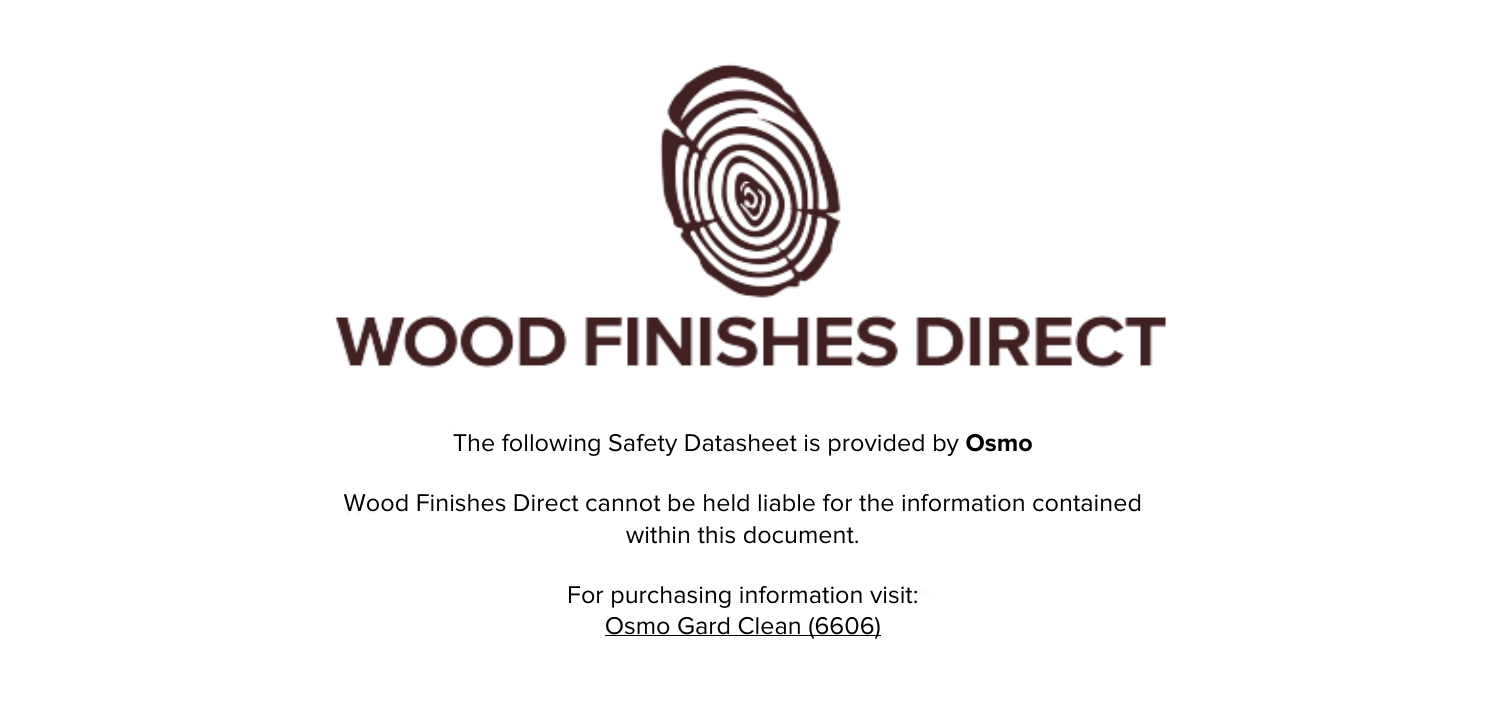Page 1/10



*Material Safety Data Sheets*

*according to 1907/2006/EC, Article 31*

Printing date 17.03.2016 Version number 13 Revision: 17.03.2016

| 1.1 Product identifier                                   |                                                                                                           |
|----------------------------------------------------------|-----------------------------------------------------------------------------------------------------------|
| Trade name:                                              | <b>6606 Osmo Gard Clean</b>                                                                               |
| 1.2 Relevant identified uses of the                      |                                                                                                           |
| substance or mixture and uses                            |                                                                                                           |
| advised against                                          | No further relevant information available.                                                                |
| Application of the substance / the                       |                                                                                                           |
| mixture                                                  | Surface cleanser                                                                                          |
|                                                          | Surface active agent                                                                                      |
| 1.3 Details of the supplier of the safety data sheet     |                                                                                                           |
| Manufacturer/Supplier:                                   | Osmo Holz und Color GmbH & Co. KG                                                                         |
|                                                          | Affhüppen Esch 12                                                                                         |
|                                                          | D-48231 Warendorf                                                                                         |
| <b>Further information obtainable</b>                    |                                                                                                           |
| from:                                                    | Product safety department                                                                                 |
|                                                          | Phone: +49 (0) 251 / 692 - 188                                                                            |
|                                                          | Fax: +49 (0) 251 / 692 - 462                                                                              |
|                                                          | e-mail: helmut.starp@osmo.de                                                                              |
| 1.4 Emergency telephone                                  |                                                                                                           |
| number:                                                  | emergency phone no. Berlin (24h): +49 (0) 30 / 30686 790 advisory service in German                       |
|                                                          | and English                                                                                               |
| <b>SECTION 2: Hazards identification</b>                 |                                                                                                           |
| 2.1 Classification of the substance or mixture           |                                                                                                           |
| Classification according to Regulation (EC) No 1272/2008 |                                                                                                           |
| Met. Corr.1                                              | H290 May be corrosive to metals.                                                                          |
| Skin Corr. 1B                                            | H314 Causes severe skin burns and eye damage.                                                             |
| Eye Dam. 1                                               | H318 Causes serious eye damage.                                                                           |
| Aquatic Acute 1                                          | H400 Very toxic to aquatic life.                                                                          |
|                                                          | Aquatic Chronic 1 H410 Very toxic to aquatic life with long lasting effects.                              |
| 2.2 Label elements                                       |                                                                                                           |
| Labelling according to Regulation                        |                                                                                                           |
| (EC) No 1272/2008                                        | The product is classified and labelled according to the CLP regulation.                                   |
| <b>Hazard</b> pictograms                                 |                                                                                                           |
|                                                          | GHS05 GHS09                                                                                               |
| Signal word                                              | Danger                                                                                                    |
|                                                          |                                                                                                           |
| <b>Hazard-determining components</b><br>of labelling:    |                                                                                                           |
| <b>Hazard statements</b>                                 | Quaternary ammonium compounds, benzyl-C12-16-alkyldimethyl, chlorides<br>H290 May be corrosive to metals. |
|                                                          | H314 Causes severe skin burns and eye damage.                                                             |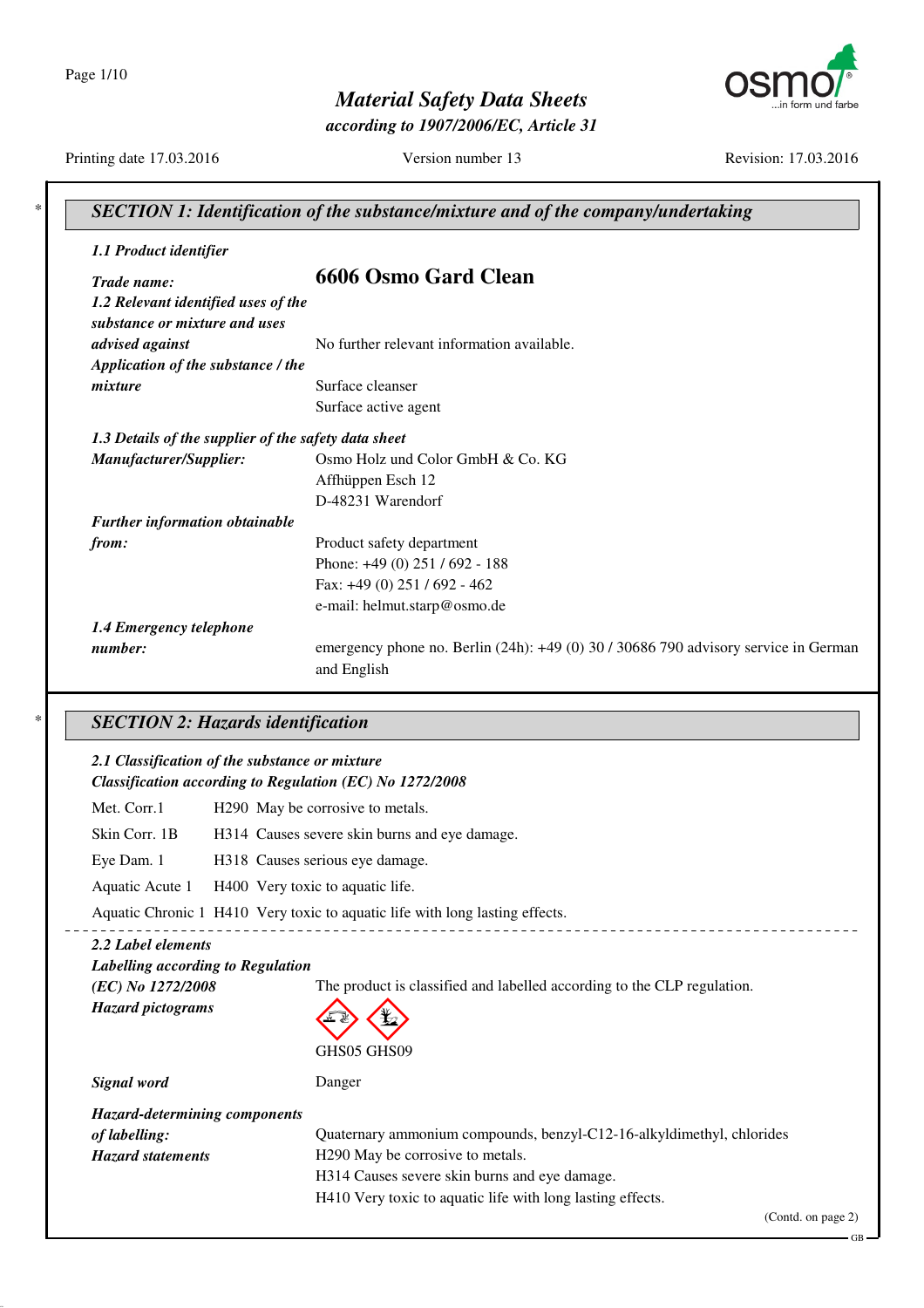

*according to 1907/2006/EC, Article 31*

Printing date 17.03.2016 Version number 13 Revision: 17.03.2016

| Trade name: 6606 Osmo Gard Clean          |                   |                                                                                           |
|-------------------------------------------|-------------------|-------------------------------------------------------------------------------------------|
|                                           |                   | (Contd. of page 1)                                                                        |
| <b>Precautionary statements</b>           | P <sub>101</sub>  | If medical advice is needed, have product container or label at hand.                     |
|                                           | P <sub>102</sub>  | Keep out of reach of children.                                                            |
|                                           | P <sub>260</sub>  | Do not breathe spray.                                                                     |
|                                           | P <sub>280</sub>  | Wear protective gloves / eye protection.                                                  |
|                                           | P <sub>273</sub>  | Avoid release to the environment.                                                         |
|                                           | P302+P352         | IF ON SKIN: Wash with plenty of water.                                                    |
|                                           |                   | P305+P351+P338 If in eyes: Rinse cautiously with water for several minutes. Remove        |
|                                           |                   | contact lenses, if present and easy to do. Continue rinsing.                              |
|                                           | P <sub>501</sub>  | Dispose of contents/container in accordance with local/regional/                          |
|                                           |                   | national/international regulations.                                                       |
| <b>Additional information:</b>            | protective foil). | Protect metals (e.g. metal fittings) and plants from direct contact (cover up plants with |
|                                           |                   | Observe the general safety regulations when handling chemicals.                           |
|                                           |                   | To avoid risks to human health and the environment, comply with the instructions for      |
|                                           | use.              |                                                                                           |
| 2.3 Other hazards                         |                   |                                                                                           |
| <b>Results of PBT and vPvB assessment</b> |                   |                                                                                           |
| <b>PBT:</b>                               | Not applicable.   |                                                                                           |
| $v P v B$ :                               | Not applicable.   |                                                                                           |
|                                           |                   |                                                                                           |

### *SECTION 3: Composition/information on ingredients*

#### *3.2 Mixtures*

**Description:** Mixture of substances listed below with nonhazardous additions.

| Dangerous components:          |                                                                                                                                                    |             |
|--------------------------------|----------------------------------------------------------------------------------------------------------------------------------------------------|-------------|
| CAS: 68424-85-1                | Quaternary ammonium compounds, benzyl-C12-16-alkyldimethyl, chlorides                                                                              | $5 - 10\%$  |
|                                | EINECS: 270-325-2 Skin Corr. 1B, H314; $\leftrightarrow$ Aquatic Acute 1, H400 (M=10); $\leftrightarrow$ Acute Tox. 4, H302;<br>Acute Tox. 4, H312 |             |
| CAS: 162063-19-6               | C13-C15 Oxalalkoholethersulfat, Na-Salz                                                                                                            | $1 - 2.5\%$ |
| NLP: 500-675-6                 | $\overline{\langle 1 \rangle}$ Skin Irrit. 2, H315; Eye Irrit. 2, H319                                                                             |             |
|                                | Regulation (EC) No 648/2004 on detergents / Labelling for contents                                                                                 |             |
| cationic surfactants           |                                                                                                                                                    | $15 - 15\%$ |
| anionic surfactants            |                                                                                                                                                    | $<$ 5%      |
| <b>Additional information:</b> | For the wording of the listed hazard phrases refer to section 16.                                                                                  |             |

### *SECTION 4: First aid measures*

| 4.1 Description of first aid measures |                                                                                      |  |
|---------------------------------------|--------------------------------------------------------------------------------------|--|
| <b>General information:</b>           | Immediately remove any clothing soiled by the product.                               |  |
| After inhalation:                     | In case of unconsciousness place patient stably in side position for transportation. |  |
| After skin contact:                   | Immediately wash with water and soap and rinse thoroughly.                           |  |
|                                       | Immediately remove any clothing soiled by the product.                               |  |

(Contd. on page 3)

GB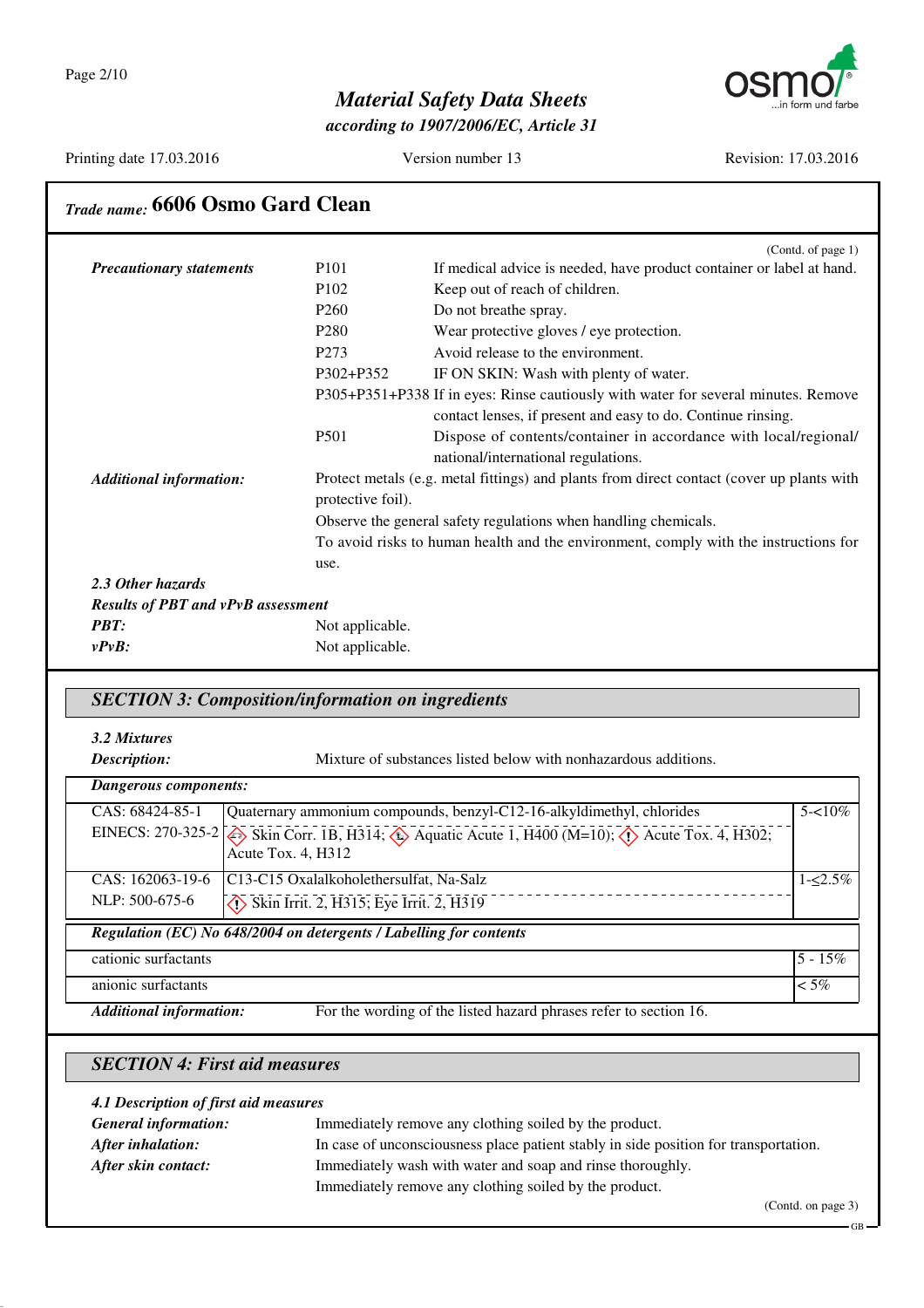

*according to 1907/2006/EC, Article 31*

Printing date 17.03.2016 Version number 13 Revision: 17.03.2016

# *Trade name:* **6606 Osmo Gard Clean**

|                                 | (Contd. of page 2)<br>Rinse opened eye for several minutes under running water. If symptoms persist, consult |
|---------------------------------|--------------------------------------------------------------------------------------------------------------|
| After eye contact:              | a doctor.                                                                                                    |
| After swallowing:               | If swallowed, seek medical advice immediately and show this container or label.                              |
| 4.2 Most important symptoms and |                                                                                                              |
| effects, both acute and delayed | No further relevant information available.                                                                   |
| 4.3 Indication of any immediate |                                                                                                              |
| medical attention and special   |                                                                                                              |
| <i>treatment needed</i>         | No further relevant information available.                                                                   |

### *SECTION 5: Firefighting measures*

| 5.1 Extinguishing media          |                                                                                      |
|----------------------------------|--------------------------------------------------------------------------------------|
| Suitable extinguishing agents:   | CO2, powder or water spray. Fight larger fires with water spray or alcohol resistant |
|                                  | foam.                                                                                |
| 5.2 Special hazards arising from |                                                                                      |
| <i>the substance or mixture</i>  | No further relevant information available.                                           |
| 5.3 Advice for firefighters      |                                                                                      |
| Protective equipment:            | No special measures required.                                                        |

### *SECTION 6: Accidental release measures*

| 6.1 Personal precautions,<br>protective equipment and |                                                                                         |
|-------------------------------------------------------|-----------------------------------------------------------------------------------------|
| emergency procedures                                  | Not required.                                                                           |
| <b>6.2 Environmental precautions:</b>                 | Inform respective authorities in case of seepage into water course or sewage system.    |
|                                                       | Dilute with plenty of water.                                                            |
|                                                       | Do not allow to enter sewers/ surface or ground water.                                  |
| 6.3 Methods and material for                          |                                                                                         |
| containment and cleaning up:                          | Absorb with liquid-binding material (sand, diatomite, acid binders, universal binders). |
|                                                       | Ensure adequate ventilation.                                                            |
| <b>6.4 Reference to other sections</b>                | See Section 7 for information on safe handling.                                         |
|                                                       | See Section 8 for information on personal protection equipment.                         |
|                                                       | See Section 13 for disposal information.                                                |

## *SECTION 7: Handling and storage*

| 7.1 Precautions for safe handling Keep receptacles tightly sealed. |                                                      |                   |
|--------------------------------------------------------------------|------------------------------------------------------|-------------------|
|                                                                    | Ensure good ventilation/exhaustion at the workplace. |                   |
|                                                                    | Prevent formation of aerosols.                       |                   |
| Information about fire - and                                       |                                                      |                   |
| explosion protection:                                              | No special measures required.                        |                   |
|                                                                    |                                                      | (Contedon page A) |

(Contd. on page 4)

GB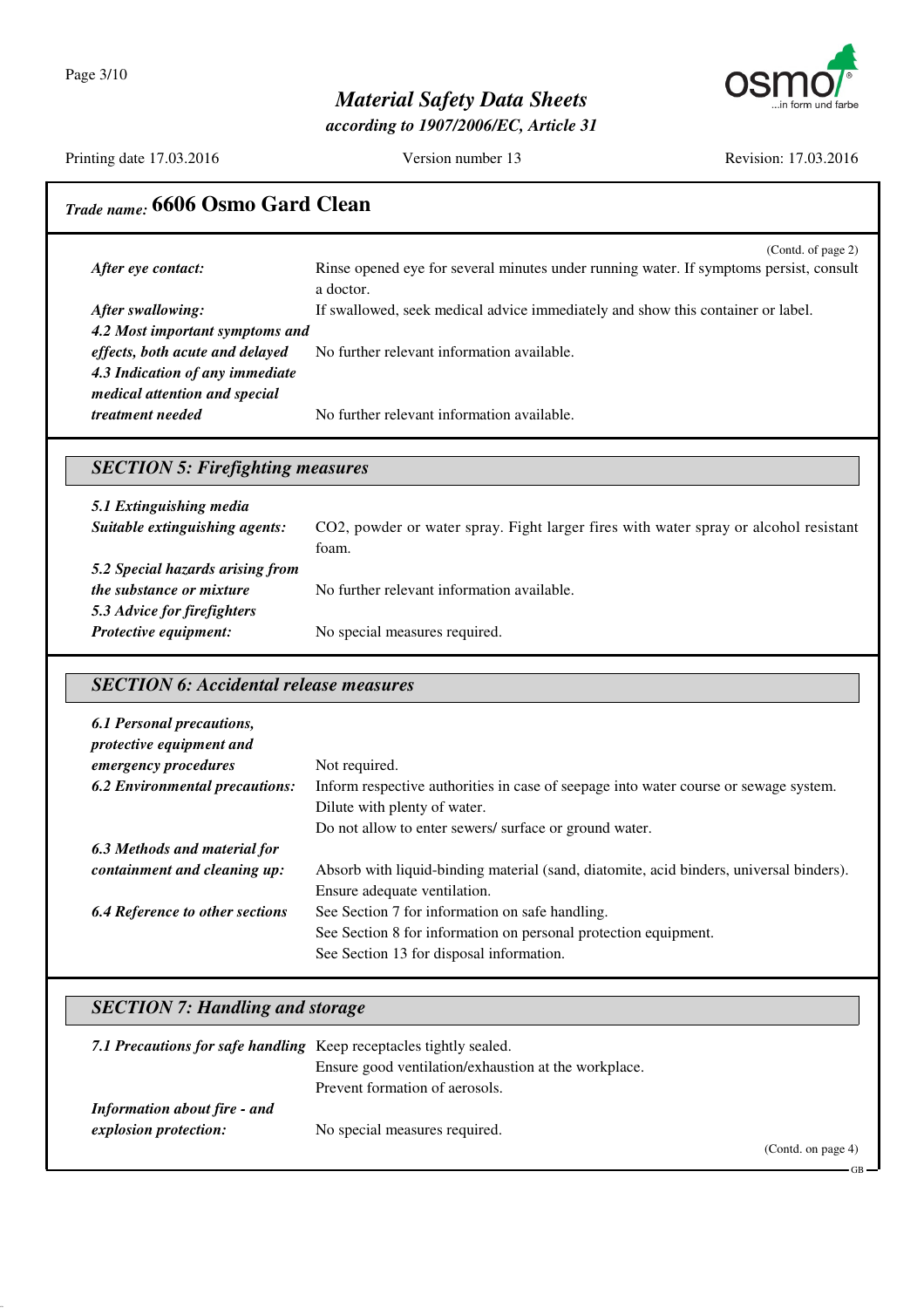

*according to 1907/2006/EC, Article 31*

Printing date 17.03.2016 Version number 13 Revision: 17.03.2016

(Contd. of page 3)

# *Trade name:* **6606 Osmo Gard Clean**

|                                  | 7.2 Conditions for safe storage, including any incompatibilities |
|----------------------------------|------------------------------------------------------------------|
| Storage:                         |                                                                  |
| <b>Requirements to be met by</b> |                                                                  |
| storerooms and receptacles:      | No special requirements.                                         |
| Information about storage in one |                                                                  |
| common storage facility:         | Not required.                                                    |
| <b>Further information about</b> |                                                                  |
| storage conditions:              | Protect from frost.                                              |
|                                  | Keep container tightly sealed.                                   |
| Storage class:                   | 8 B                                                              |
| 7.3 Specific end use $(s)$       | No further relevant information available.                       |

### *SECTION 8: Exposure controls/personal protection*

| <b>Additional information about</b><br>design of technical facilities:                                  | No further data; see item 7.                                                                                                          |
|---------------------------------------------------------------------------------------------------------|---------------------------------------------------------------------------------------------------------------------------------------|
| 8.1 Control parameters<br>Ingredients with limit values that<br>require monitoring at the<br>workplace: | The product does not contain any relevant quantities of materials with critical values<br>that have to be monitored at the workplace. |
| <b>Additional information:</b>                                                                          | The lists valid during the making were used as basis.                                                                                 |
| 8.2 Exposure controls                                                                                   |                                                                                                                                       |
| Personal protective equipment:<br>General protective and hygienic                                       |                                                                                                                                       |
| measures:                                                                                               | Do not eat, drink, smoke or sniff while working.                                                                                      |
|                                                                                                         | Do not carry product impregnated cleaning cloths in trouser pockets.                                                                  |
|                                                                                                         | Keep away from foodstuffs, beverages and feed.                                                                                        |
|                                                                                                         | Immediately remove all soiled and contaminated clothing                                                                               |
|                                                                                                         | Avoid contact with the eyes and skin.                                                                                                 |
|                                                                                                         | Do not inhale gases / fumes / aerosols.                                                                                               |
| <b>Respiratory protection:</b>                                                                          | Use suitable respiratory protective device only when aerosol or mist is formed.                                                       |
| <b>Protection of hands:</b>                                                                             | Protective gloves                                                                                                                     |
|                                                                                                         | The glove material has to be impermeable and resistant to the product/ the substance/<br>the preparation.                             |
|                                                                                                         | Selection of the glove material on consideration of the penetration times, rates of<br>diffusion and the degradation                  |
| <b>Material of gloves</b>                                                                               | The selection of the suitable gloves does not only depend on the material, but also on                                                |
|                                                                                                         | further marks of quality and varies from manufacturer to manufacturer. As the product                                                 |
|                                                                                                         | is a preparation of several substances, the resistance of the glove material can not be                                               |
|                                                                                                         | calculated in advance and has therefore to be checked prior to the application.                                                       |
|                                                                                                         | (Contd. on page 5)                                                                                                                    |
|                                                                                                         | - GB -                                                                                                                                |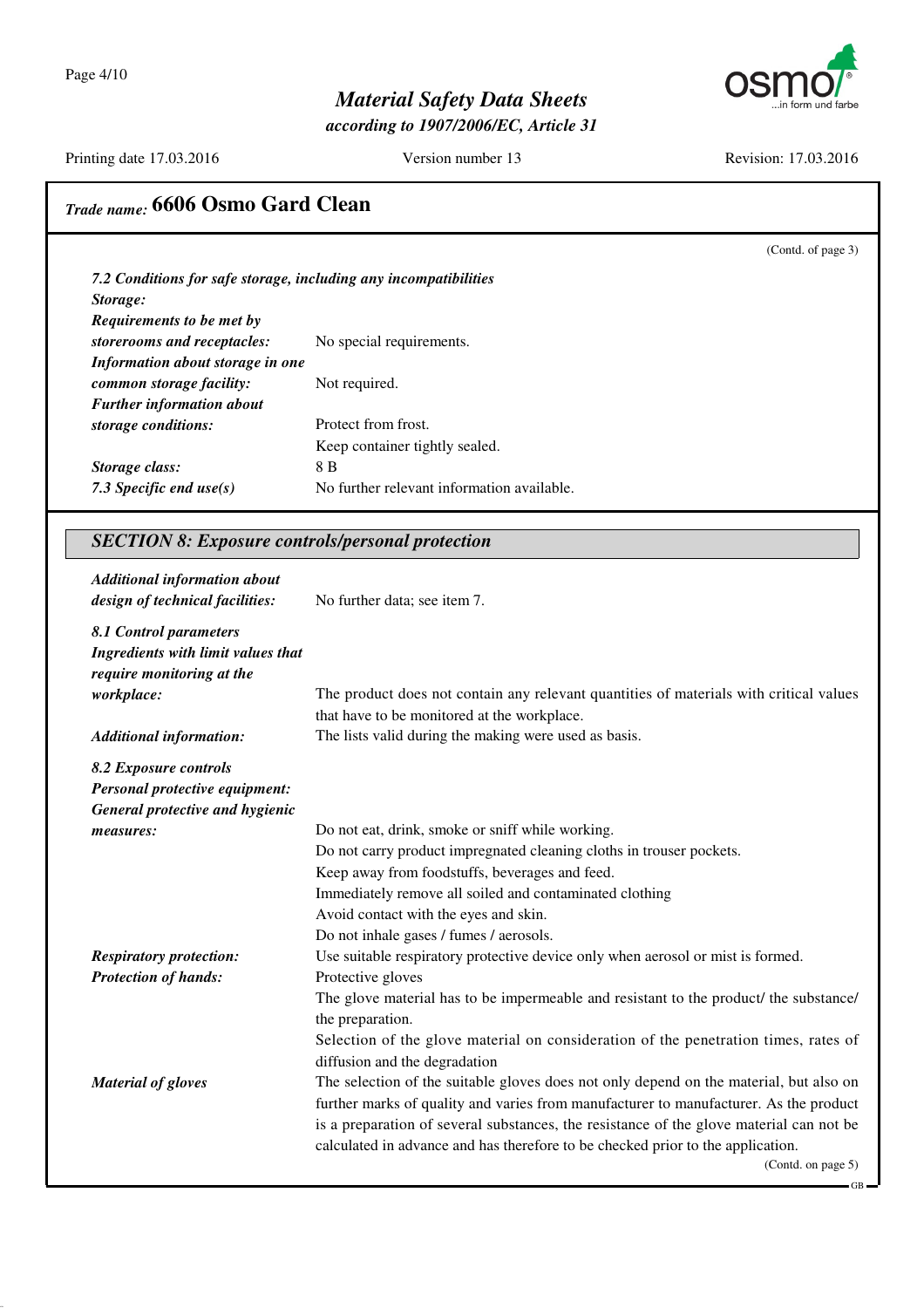

*according to 1907/2006/EC, Article 31*

Printing date 17.03.2016 Version number 13 Revision: 17.03.2016

# *Trade name:* **6606 Osmo Gard Clean**

|                                  | (Contd. of page 4)<br><b>Penetration time of glove material</b> The exact break trough time has to be found out by the manufacturer of the protective |
|----------------------------------|-------------------------------------------------------------------------------------------------------------------------------------------------------|
|                                  | gloves and has to be observed.                                                                                                                        |
| For the permanent contact gloves |                                                                                                                                                       |
| made of the following materials  |                                                                                                                                                       |
| <i>are suitable:</i>             | Nitrile rubber, NBR                                                                                                                                   |
|                                  | Recommended thickness of the material: $> 0.5$ mm                                                                                                     |
|                                  | For the mixture of chemicals mentioned below the penetration time has to be at least                                                                  |
|                                  | 480 minutes (Permeation according to EN 374 Part 3: Level 6).                                                                                         |
| Eye protection:                  | Tightly sealed goggles                                                                                                                                |

## *SECTION 9: Physical and chemical properties*

| 9.1 Information on basic physical and chemical properties |                                               |
|-----------------------------------------------------------|-----------------------------------------------|
| <b>General Information</b>                                |                                               |
| Appearance:                                               |                                               |
| Form:                                                     | Fluid                                         |
| Colour:                                                   | Green                                         |
| Odour:                                                    | Mild                                          |
| pH-value at $20^{\circ}$ C:                               | $7 - 8$                                       |
| Change in condition                                       |                                               |
| <b>Melting point/Melting range:</b>                       | Undetermined.                                 |
| <b>Boiling point/Boiling range:</b>                       | 100 °C                                        |
| <b>Flash point:</b>                                       | Not applicable.                               |
| Self-igniting:                                            | Product is not selfigniting.                  |
| Danger of explosion:                                      | Product does not present an explosion hazard. |
| Vapour pressure at 20 $°C$ :                              | 23 hPa                                        |
| Density at 20 $\mathrm{^{\circ}C:}$                       | $0.999$ g/cm <sup>3</sup>                     |
| Solubility in / Miscibility with                          |                                               |
| water:                                                    | Fully miscible.                               |
| Viscosity:                                                |                                               |
| Dynamic:                                                  | Not determined.                               |
| Kinematic:                                                | Not determined.                               |
| <b>Solvent content:</b>                                   |                                               |
| $VOC$ (EC)                                                | Not applicable.                               |
| 9.2 Other information                                     | No further relevant information available.    |
|                                                           | (Contd. on page 6)                            |
|                                                           | - GB                                          |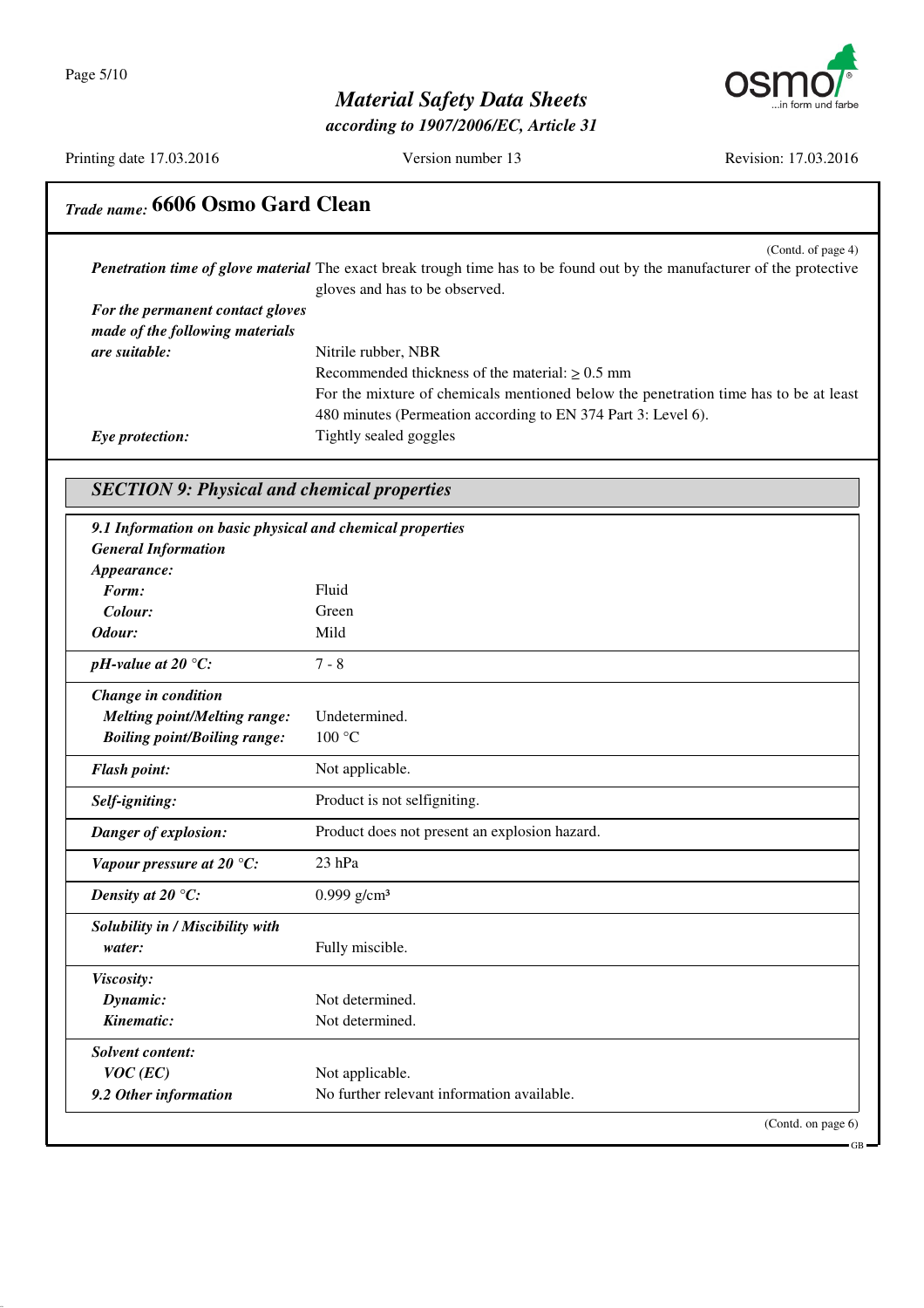

*according to 1907/2006/EC, Article 31*

Printing date 17.03.2016 Version number 13 Revision: 17.03.2016

### *Trade name:* **6606 Osmo Gard Clean**

(Contd. of page 5)

#### *SECTION 10: Stability and reactivity*

| 10.1 Reactivity                | No further relevant information available.            |
|--------------------------------|-------------------------------------------------------|
| 10.2 Chemical stability        |                                                       |
| <b>Thermal decomposition /</b> |                                                       |
| conditions to be avoided:      | No decomposition if used according to specifications. |
| 10.3 Possibility of hazardous  |                                                       |
| reactions                      | No dangerous reactions known.                         |
| 10.4 Conditions to avoid       | No further relevant information available.            |
| 10.5 Incompatible materials:   | No further relevant information available.            |
| 10.6 Hazardous decomposition   |                                                       |
| <i>products:</i>               |                                                       |

#### *SECTION 11: Toxicological information*

*11.1 Information on toxicological effects*

*Acute toxicity* Based on available data, the classification criteria are not met. *LD/LC50 values relevant for classification:* **68424-85-1 Quaternary ammonium compounds, benzyl-C12-16-alkyldimethyl, chlorides** Oral LD50 600 mg/kg (rat) Dermal LD50 1560 mg/kg (rat) *Primary irritant effect:* **Skin corrosion/irritation** Causes severe skin burns and eye damage. *Serious eye damage/irritation* Causes serious eye damage. **Respiratory or skin sensitisation** Based on available data, the classification criteria are not met. *CMR effects (carcinogenity, mutagenicity and toxicity for reproduction) Germ cell mutagenicity* Based on available data, the classification criteria are not met. *Carcinogenicity* Based on available data, the classification criteria are not met. *Reproductive toxicity* Based on available data, the classification criteria are not met. **STOT-single exposure** Based on available data, the classification criteria are not met. *STOT-repeated exposure* Based on available data, the classification criteria are not met. *Aspiration hazard* Based on available data, the classification criteria are not met.

#### *SECTION 12: Ecological information*

*12.1 Toxicity*

*Aquatic toxicity:*

**68424-85-1 Quaternary ammonium compounds, benzyl-C12-16-alkyldimethyl, chlorides**

 $IC50 / 72h$   $[0.02 \text{ mg/l}$  (selenastrum capricornutum)

 $EC50/48h$  0.016 mg/l (daphnia)

LC50 / 96h 0.85 mg/l (Oncorhynchus mykiss (Regenbogenforelle))

(Contd. on page 7)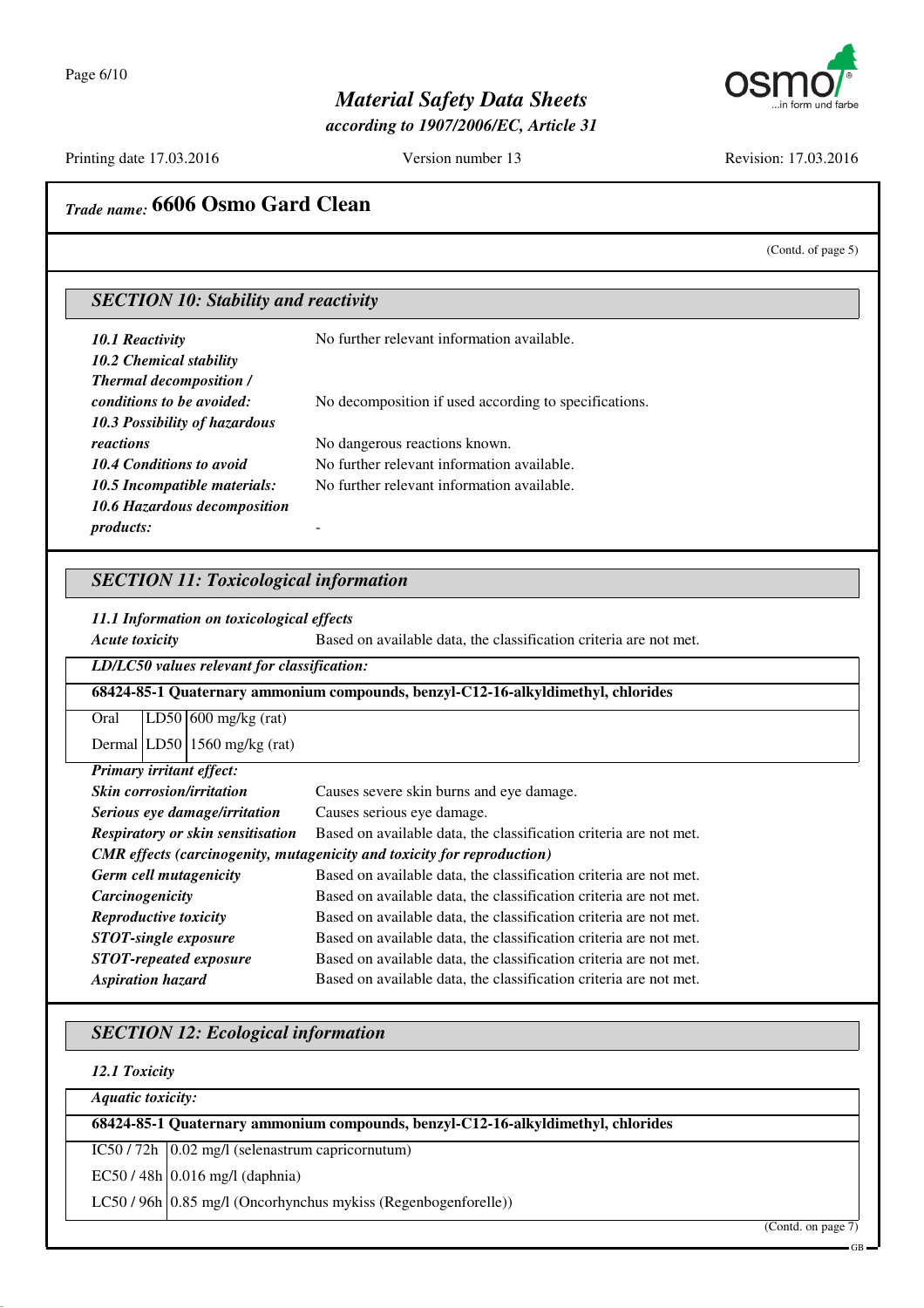Page 7/10



## *Material Safety Data Sheets*

*according to 1907/2006/EC, Article 31*

Printing date 17.03.2016 Version number 13 Revision: 17.03.2016

## *Trade name:* **6606 Osmo Gard Clean**

|                                         | (Contd. of page 6)                                                                                                                                                                                                                                                                                                                                                                                                                                                                   |
|-----------------------------------------|--------------------------------------------------------------------------------------------------------------------------------------------------------------------------------------------------------------------------------------------------------------------------------------------------------------------------------------------------------------------------------------------------------------------------------------------------------------------------------------|
|                                         | 12.2 Persistence and degradability No further relevant information available.                                                                                                                                                                                                                                                                                                                                                                                                        |
| 12.3 Bioaccumulative potential          | No further relevant information available.                                                                                                                                                                                                                                                                                                                                                                                                                                           |
| 12.4 Mobility in soil                   | No further relevant information available.                                                                                                                                                                                                                                                                                                                                                                                                                                           |
| <b>Ecotoxical effects:</b>              |                                                                                                                                                                                                                                                                                                                                                                                                                                                                                      |
| Remark:                                 | Das in dieser Zubereitung enthaltene Tensid erfüllt (Die in dieser Zubereitung<br>enthaltenen Tenside erfüllen) die Bedingungen der biologischen Abbaubarkeit wie sie<br>in der Verordnung (EG) Nr. 648/2004 über Detergenzien festgelegt sind. Unterlagen,<br>die dies bestätigen, werden für die zuständigen Behörden der Mitgliedsstaaten bereit<br>gehalten und nur diesen entweder auf ihre direkte oder auf Bitte eines<br>Detergentienherstellers hin zur Verfügung gestellt. |
| Additional ecological information:      |                                                                                                                                                                                                                                                                                                                                                                                                                                                                                      |
| <b>General notes:</b>                   | Very toxic for aquatic organisms                                                                                                                                                                                                                                                                                                                                                                                                                                                     |
|                                         | Water hazard class 2 (German Regulation) (Self-assessment): hazardous for water                                                                                                                                                                                                                                                                                                                                                                                                      |
|                                         | Danger to drinking water if even small quantities leak into the ground.                                                                                                                                                                                                                                                                                                                                                                                                              |
| 12.5 Results of PBT and vPvB assessment |                                                                                                                                                                                                                                                                                                                                                                                                                                                                                      |
| <b>PBT:</b>                             | Not applicable.                                                                                                                                                                                                                                                                                                                                                                                                                                                                      |
| $v P v B$ :                             | Not applicable.                                                                                                                                                                                                                                                                                                                                                                                                                                                                      |
| 12.6 Other adverse effects              | No further relevant information available.                                                                                                                                                                                                                                                                                                                                                                                                                                           |

### *SECTION 13: Disposal considerations*

#### *13.1 Waste treatment methods*

*Recommendation* Must not be disposed together with household garbage. Do not allow product to reach sewage system.

| European waste catalogue |                                                                                      |  |
|--------------------------|--------------------------------------------------------------------------------------|--|
|                          | $070601*$ aqueous washing liquids and mother liquors                                 |  |
|                          | 15 01 10*   packaging containing residues of or contaminated by dangerous substances |  |
| Uncleaned packaging:     |                                                                                      |  |

#### *Recommendation:* Disposal must be made according to official regulations. *Recommended cleansing agents:* Water, if necessary together with cleansing agents.

#### \* *SECTION 14: Transport information*

*14.1 UN-Number ADR, IMDG, IATA* UN3082

(Contd. on page 8)

GB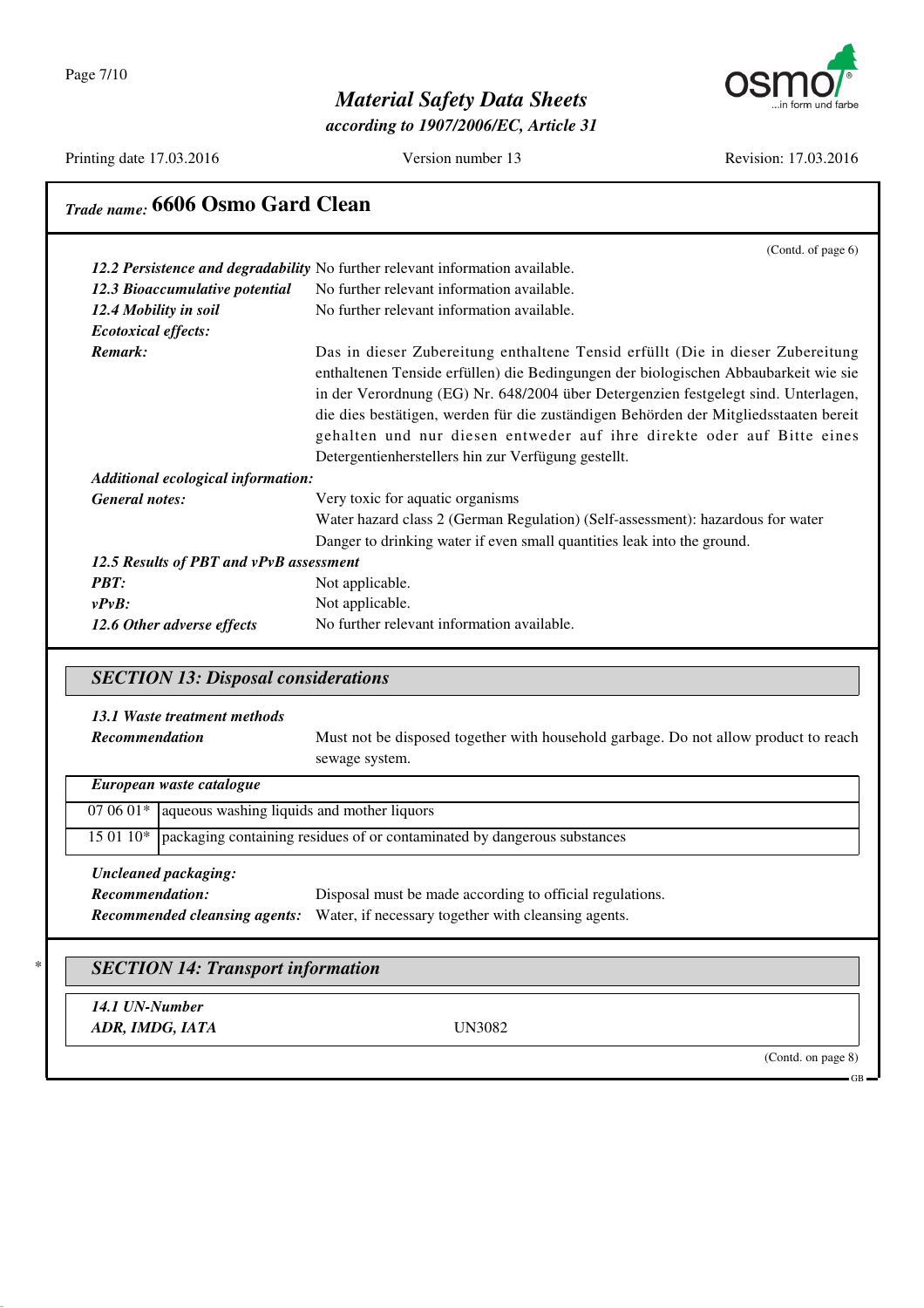*according to 1907/2006/EC, Article 31*

Printing date 17.03.2016 Version number 13 Revision: 17.03.2016

|                                                        | (Contd. of page 7)                                        |
|--------------------------------------------------------|-----------------------------------------------------------|
| 14.2 UN proper shipping name                           |                                                           |
| <b>ADR</b>                                             | 3082 ENVIRONMENTALLY HAZARDOUS SUBSTANCE,                 |
|                                                        | LIQUID, N.O.S. (Quaternary ammonium compounds, benzyl-    |
|                                                        | C12-16-alkyldimethyl, chlorides)                          |
| <b>IMDG</b>                                            | ENVIRONMENTALLY HAZARDOUS SUBSTANCE,                      |
|                                                        | LIQUID, N.O.S. (Quaternary ammonium compounds, benzyl-    |
|                                                        | C12-16-alkyldimethyl, chlorides), MARINE POLLUTANT        |
| <b>IATA</b>                                            | ENVIRONMENTALLY HAZARDOUS SUBSTANCE,                      |
|                                                        | LIQUID, N.O.S. (Quaternary ammonium compounds, benzyl-    |
|                                                        | C12-16-alkyldimethyl, chlorides)                          |
| 14.3 Transport hazard class(es)                        |                                                           |
| <b>ADR</b>                                             |                                                           |
| <b>Class</b>                                           | 9 (M6) Miscellaneous dangerous substances and articles.   |
| Label                                                  | 9                                                         |
| <b>IMDG, IATA</b>                                      |                                                           |
| <b>Class</b>                                           | 9 Miscellaneous dangerous substances and articles.        |
| Label                                                  | 9                                                         |
| 14.4 Packing group                                     |                                                           |
| ADR, IMDG, IATA                                        | III                                                       |
| 14.5 Environmental hazards:                            | Product contains environmentally hazardous substances:    |
|                                                        | Quaternary ammonium compounds, benzyl-C12-16-             |
|                                                        | alkyldimethyl, chlorides                                  |
| Marine pollutant:                                      | Yes                                                       |
|                                                        | Symbol (fish and tree)                                    |
| <b>Special marking (ADR):</b>                          | Symbol (fish and tree)                                    |
| <b>Special marking (IATA):</b>                         | Symbol (fish and tree)                                    |
| 14.6 Special precautions for user                      | Warning: Miscellaneous dangerous substances and articles. |
| Danger code (Kemler):                                  | 90                                                        |
| <b>EMS Number:</b>                                     | $F-A, S-F$                                                |
| 14.7 Transport in bulk according to Annex II of Marpol |                                                           |
| and the IBC Code                                       | Not applicable.                                           |
| Transport/Additional information:                      |                                                           |
| <b>ADR</b>                                             |                                                           |
| Limited quantities $(LQ)$                              | 5L                                                        |
| <b>Excepted quantities (EQ)</b>                        | Code: E1                                                  |
|                                                        | Maximum net quantity per inner packaging: 30 ml           |
|                                                        | Maximum net quantity per outer packaging: 1000 ml         |
| <b>Transport category</b>                              | 3                                                         |

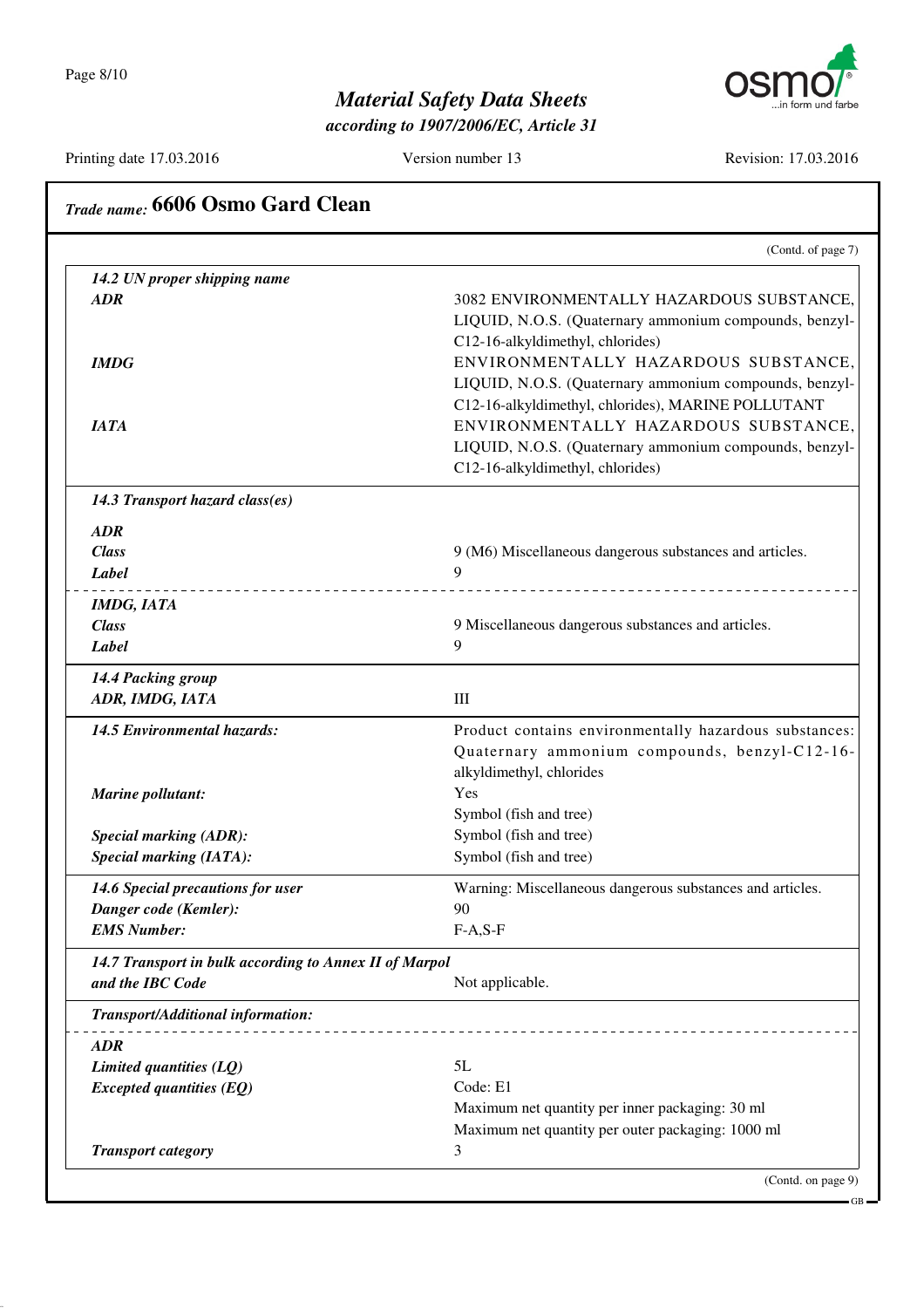

*according to 1907/2006/EC, Article 31*

Printing date 17.03.2016 Version number 13 Revision: 17.03.2016

GB

| <b>Tunnel restriction code</b><br><b>IMDG</b><br>Limited quantities (LQ)   | (Contd. of page 8)                                                                                                                                                                                                                                                                                                                       |  |
|----------------------------------------------------------------------------|------------------------------------------------------------------------------------------------------------------------------------------------------------------------------------------------------------------------------------------------------------------------------------------------------------------------------------------|--|
|                                                                            | E                                                                                                                                                                                                                                                                                                                                        |  |
|                                                                            |                                                                                                                                                                                                                                                                                                                                          |  |
|                                                                            |                                                                                                                                                                                                                                                                                                                                          |  |
|                                                                            | 5L<br>Code: E1                                                                                                                                                                                                                                                                                                                           |  |
| <b>Excepted quantities (EQ)</b>                                            | Maximum net quantity per inner packaging: 30 ml                                                                                                                                                                                                                                                                                          |  |
|                                                                            | Maximum net quantity per outer packaging: 1000 ml                                                                                                                                                                                                                                                                                        |  |
|                                                                            |                                                                                                                                                                                                                                                                                                                                          |  |
| <b>UN</b> "Model Regulation":                                              | UN3082, ENVIRONMENTALLY HAZARDOUS                                                                                                                                                                                                                                                                                                        |  |
|                                                                            | SUBSTANCE, LIQUID, N.O.S. (Quaternary ammonium<br>compounds, benzyl-C12-16-alkyldimethyl, chlorides), 9, III                                                                                                                                                                                                                             |  |
|                                                                            |                                                                                                                                                                                                                                                                                                                                          |  |
|                                                                            |                                                                                                                                                                                                                                                                                                                                          |  |
| <b>SECTION 15: Regulatory information</b>                                  |                                                                                                                                                                                                                                                                                                                                          |  |
|                                                                            | 15.1 Safety, health and environmental regulations/legislation specific for the substance or mixture                                                                                                                                                                                                                                      |  |
| <b>National regulations:</b>                                               |                                                                                                                                                                                                                                                                                                                                          |  |
| Marking in accordance with biocide guideline 98/8/EG                       |                                                                                                                                                                                                                                                                                                                                          |  |
|                                                                            | 68424-85-1 Quaternary ammonium compounds, benzyl-C12-16-alkyldimethyl, chlorides<br>95.0 g/kg                                                                                                                                                                                                                                            |  |
|                                                                            | GISCODE: GD 30                                                                                                                                                                                                                                                                                                                           |  |
| <b>GISBAU-Code</b>                                                         |                                                                                                                                                                                                                                                                                                                                          |  |
|                                                                            | 15.2 Chemical safety assessment: A Chemical Safety Assessment has not been carried out.                                                                                                                                                                                                                                                  |  |
|                                                                            |                                                                                                                                                                                                                                                                                                                                          |  |
| <b>SECTION 16: Other information</b>                                       |                                                                                                                                                                                                                                                                                                                                          |  |
|                                                                            | This information is based on our present knowledge. However, this shall not constitute a guarantee for any specific product                                                                                                                                                                                                              |  |
| features and shall not establish a legally valid contractual relationship. |                                                                                                                                                                                                                                                                                                                                          |  |
| <b>Relevant phrases</b>                                                    | H302 Harmful if swallowed.                                                                                                                                                                                                                                                                                                               |  |
|                                                                            | H312 Harmful in contact with skin.                                                                                                                                                                                                                                                                                                       |  |
|                                                                            | H314 Causes severe skin burns and eye damage.                                                                                                                                                                                                                                                                                            |  |
|                                                                            |                                                                                                                                                                                                                                                                                                                                          |  |
|                                                                            | H315 Causes skin irritation.                                                                                                                                                                                                                                                                                                             |  |
|                                                                            | H319 Causes serious eye irritation.                                                                                                                                                                                                                                                                                                      |  |
|                                                                            | H400 Very toxic to aquatic life.                                                                                                                                                                                                                                                                                                         |  |
|                                                                            |                                                                                                                                                                                                                                                                                                                                          |  |
| <b>Department issuing MSDS:</b><br>Contact:                                | product safety department<br>Hr. Dr. Starp                                                                                                                                                                                                                                                                                               |  |
| <b>Abbreviations and acronyms:</b>                                         |                                                                                                                                                                                                                                                                                                                                          |  |
|                                                                            | (Regulations Concerning the International Transport of Dangerous Goods by Rail)                                                                                                                                                                                                                                                          |  |
|                                                                            | IATA-DGR: Dangerous Goods Regulations by the "International Air Transport Association" (IATA)                                                                                                                                                                                                                                            |  |
|                                                                            | ICAO: International Civil Aviation Organisation                                                                                                                                                                                                                                                                                          |  |
|                                                                            | ICAO-TI: Technical Instructions by the "International Civil Aviation Organisation" (ICAO)                                                                                                                                                                                                                                                |  |
|                                                                            | concerning the International Carriage of Dangerous Goods by Road)                                                                                                                                                                                                                                                                        |  |
|                                                                            | IMDG: International Maritime Code for Dangerous Goods                                                                                                                                                                                                                                                                                    |  |
|                                                                            | RID: Règlement international concernant le transport des marchandises dangereuses par chemin de fer<br>ADR: Accord européen sur le transport des marchandises dangereuses par Route (European Agreement<br>IATA: International Air Transport Association<br>GHS: Globally Harmonised System of Classification and Labelling of Chemicals |  |